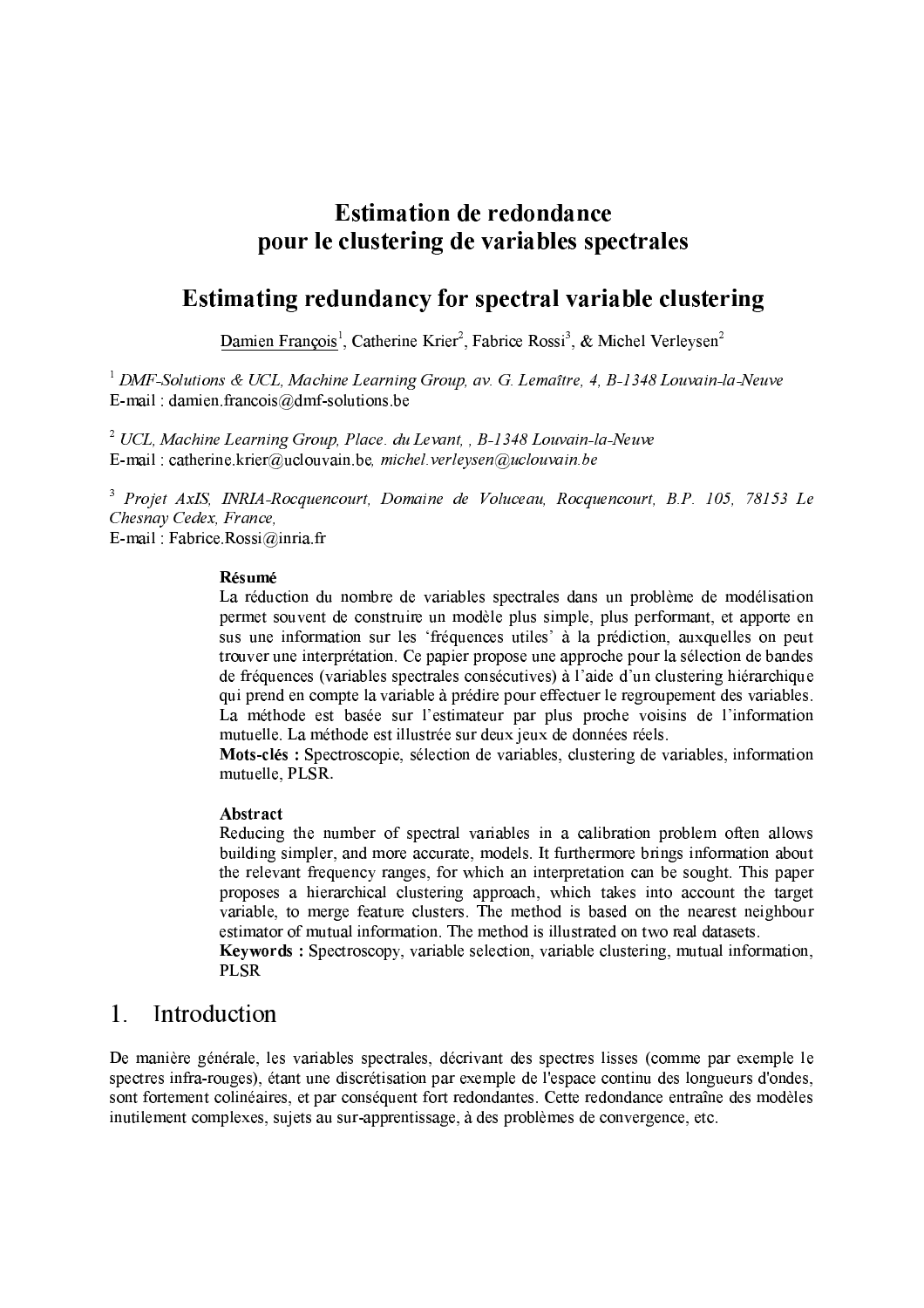Une approche souvent envisagée pour éviter ces écueils est de réduire le nombre de variables en projetant linéairement les variables sur un sous-espace de dimension inférieure dont les axes sont décorrélés (PCR, PLSR, etc.).

Cette approche, bien que réduisant la complexité du modèle, résulte toujours de l'utilisation de l'ensemble des variables de départ, et l'interprétation du modèle en terme de longueur d'ondes pertinentes est délicat et demande beaucoup de travail et d'expérience.

Le clustering des variables spectrales permet de réduire la complexité des modèles de prédictions, mais fournit en plus une information très facile à interpréter en termes d'intervalles de longueur d'ondes. Les variables sont regroupées en ensembles homogènes quant à leur 'contenu d'information'.

Cette communication présente un algorithme de clustering hiérarchique adapté aux variables spectrales, et deux critères d'estimation de redondance entre variables spectrales. Elle est organisée comme suit: la section 2 présente la notion de clustering de variables, la section 3 propose deux critères d'estimation de redondance entre variables. la section 4 illustre ces concepts sur deux bases de données, et la section 5 conclut.

#### Clustering 'bottom-up' des variables spectrales  $\overline{2}$ .

Les algorithmes de clustering hiérarchiques fonctionnent itérativement en regroupant à chaque étape les clusters les plus similaires (bottom-up, ou agglomératif), ou en scindant les groupes les moins homogènes (top-down, divisive). Les algorithmes agglomératifs sont tous basés sur la combinaison des éléments suivants (Kaufmann, 1990) :

- un critère pour estimer la similarité entre éléments :
- une méthode pour estimer la similarité entre clusters;
- un algorithme de fusion de clusters :  $\sim$
- une méthode pour choisir un représentant d'un cluster.  $\mathbf{r}$

Par exemple, pour le clustering d'observations, on utilise typiquement :

- la distance euclidienne entre clusters singletons :
- le full linkage, single linkage, centroid linkage, ou average likage entre clusters;
- un algorithme de fusion qui consiste à prendre les deux clusters qui sont les plus semblables et à les fusionner dans un même cluster, puis à itérer;
- $\mathbf{L}^{(1)}$ le centroide, ou le médoïde comme représentant de cluster.

## 2.1. Adaptation au clustering de variables

Cette méthodologie peut être appliquée également aux variables ; plutôt que de regrouper les spectres les plus similaires, on va regrouper les variables spectrales les plus similaires. Cela demande cependant quelques adaptations, détaillées ci dessous.

### 2.1.1. Estimation de la similarité entre éléments

Les éléments sont ici les variables. Le première critère qui vient à l'esprit pour estimer la 'similarité' entre variables est la (valeur absolue de la) corrélation. Plus la corrélation est élevée, plus les variables 'apportent la même information'. La section suivante proposera un autre critère.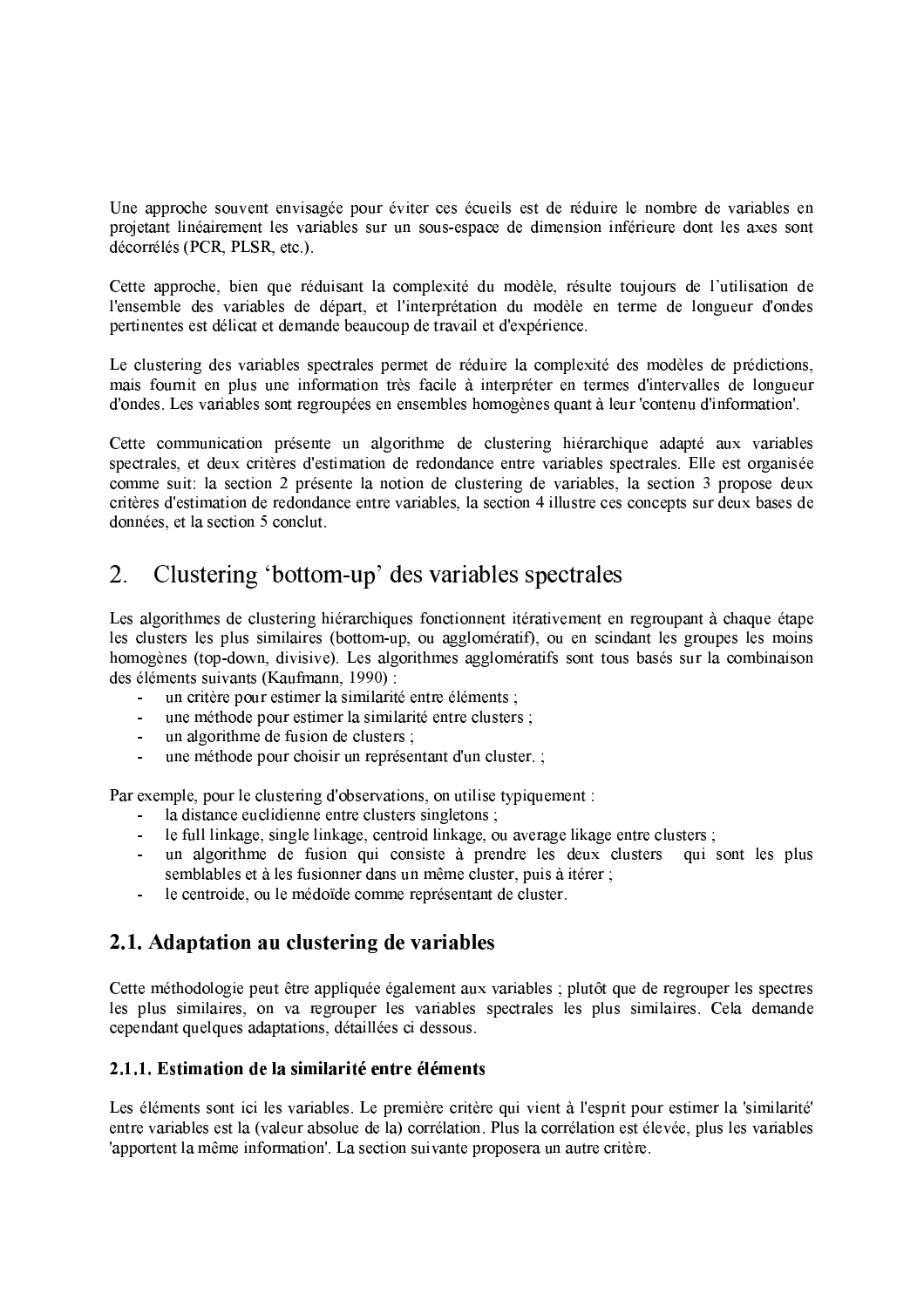### 2.1.2. Estimation de la similarité entre clusters

De même que pour le clustering d'observations, les critères de similarité entre clusters de variables peuvent être définis à partir du critère de similarité entre variables seules. Le 'single linkage' consisterait à choisir le maximum de corrélation entre chaque paire de variable d'un cluster et de l'autre. Le full linkage correspond au minimum de corrélation. Le 'average linkage' correspondrait à faire la moyenne des corrélations, et le 'centroid linkage' à calculer la corrélation des moyennes des variables spectrales.

Il est à noter cependant que le critère de similarité entre clusters peut se construire indépendamment des critères de similarité individuelles, comme on le verra dans la section suivante.

### 2.1.3. Algorithme de fusion

Bien que l'algorithme classique puisse être utilisé sans problèmes et donner des résultats intéressants. (Van Dijk, 2006), il ne tient pas compte de l'ordre naturel des variables et pourra regrouper ensemble des variables fort éloignées dans le spectre. Il est cependant fort simple de l'adapter de manière à ce qu'il ne fusionne que des variables ou clusters de variables consécutifs. Ainsi, le clustering résultant ne fera apparaître que des groupes contigus de variables, chaque cluster étant identifié à un sous intervalle de longueurs d'ondes (Krier, 2007).

### 2.1.4. Choix du représentant d'un cluster

Le choix du représentant du cluster, important pour la construction du modèle de prédiction subséquent, peut se faire de diverses manières : valeur movenne des variables, valeur maximum des variables, valeur correspondant à la variable la plus similaire à la valeur à prédire, etc. Le choix de la movenne revient à approximer les spectres par des fonctions constantes par morceaux. D'autres choix correspondent à d'autres approximations des spectres (par exemples des splines).

## 2.2. Choix du nombre de clusters

La procédure de clustering fournit un arbre (dendrogramme) de tous les clusterings possibles de 1 à p clusters, où p est le nombre de variables spectrales. Le choix effectif du nombre de clusters peut se faire, dans notre application, en minimisant l'erreur de cross-validation du modèle de prédiction construit en utilisant comme variables les représentants de chaque cluster.

#### $\overline{3}$ . Estimation de redondance

Bien que la corrélation soit un bon moven de comparer les contenus d'information de deux variables. surtout lorsqu'elle sont à priori linéairement dépendantes, elle a pour inconvénient qu'elle ne tient pas compte de la variable à prédire, et mène donc à un clustering des variables qui est purement indépendant de la variable cible.

Pour pallier à ce défaut, et permettre de comparer le contenu informationnel de deux variables par rapport à une variable cible Y, on peut se tourner vers une approche par plus proches voisins (Francois  $2007$ ).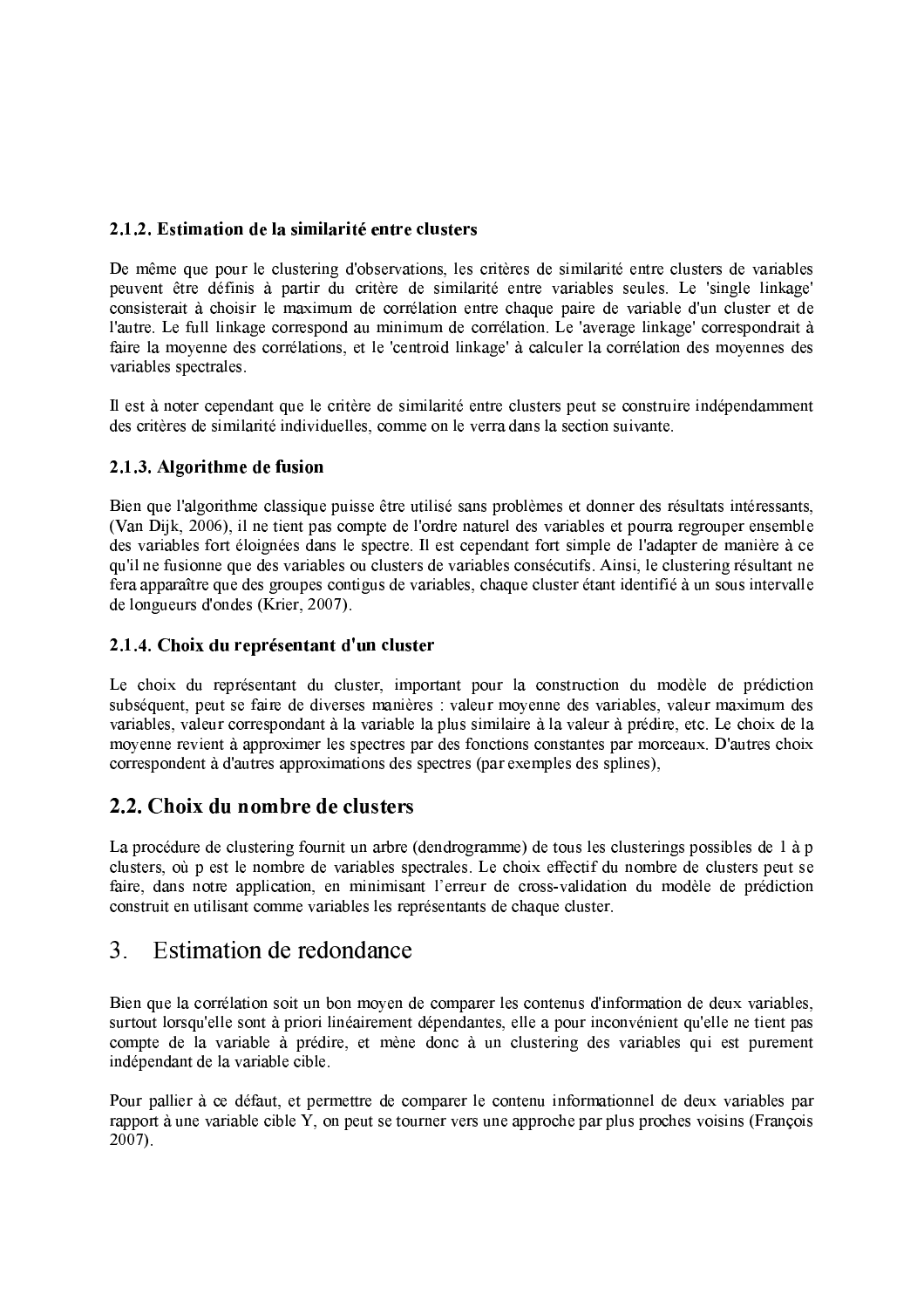Le principe est le suivant. Pour mesurer la similarité du contenu d'information entre deux variables spectrales X1 et X2, deux séries de valeurs  $n_{x1}$ , et  $n_{x2}$  sont construites. Chaque i<sup>eme</sup> élément de  $n_{x1}$  est calculé comme suit, par rapport au i<sup>eme</sup> spectre de l'ensemble de calibration.

1. On trouve le spectre le plus proche du *i*<sup>eme</sup> au sens de la distance euclidienne sur l'espace joint (X1, Y), c'est à dire pour lequel la valeur de X1 et de Y correspondant sont les plus proches. Supposons que ce soit le j<sup>eme</sup>.

2. On compte le nombre de spectres dans l'ensemble de calibration pour lesquels on ait à la fois que la valeur en X1 est plus proche du j<sup>eme</sup> spectre que le j<sup>eme</sup>, mais que la variable en Y soit plus différente que celle associée au j<sup>eme</sup> spectre. On compte ainsi les spectres qui sont similaires au i<sup>eme</sup> mais qui correspondent à des valeurs cibles fort différentes, ce sont des 'voisins mal placés'. Si ce nombre est grand, le j<sup>eme</sup> spectre peut être interprétés comme un 'outlier local' qui s'écarte de la relation fonctionnelle entre les variables d'entrées et la variable à prédire.

La seconde série  $n_{x2}$  est construite de manière semblable pour X2.





Si deux variables, pouvant être différentes, apportent la même information par rapport à Y, alors ce sont les mêmes spectres qui seront 'outlier locaux'. Deux modèles de prédiction construits chacun sur une de ces variables feront des erreur corrélées, et se 'tromperont' pour les mêmes.

La corrélation entre  $n_{x1}$  et  $n_{x2}$  est donc une mesure de la similarité d'information que X1 et X2 apportent par rapport à Y, la variable à prédire. La valeur corr $(n_{x1}, n_{x2})$  servira de mesure de similarité entre variables dans l'algorithme de clustering. Il est important de noter que, contrairement à la corrélation, la mesure de similarité définie ci-dessus s'applique aussi bien à des variables qu'à des groupes de variables.

Dans la section suivante, cette mesure de similarité est utilisée pour le clustering, en comparaison avec la simple corrélation, sur deux jeux de données réelles.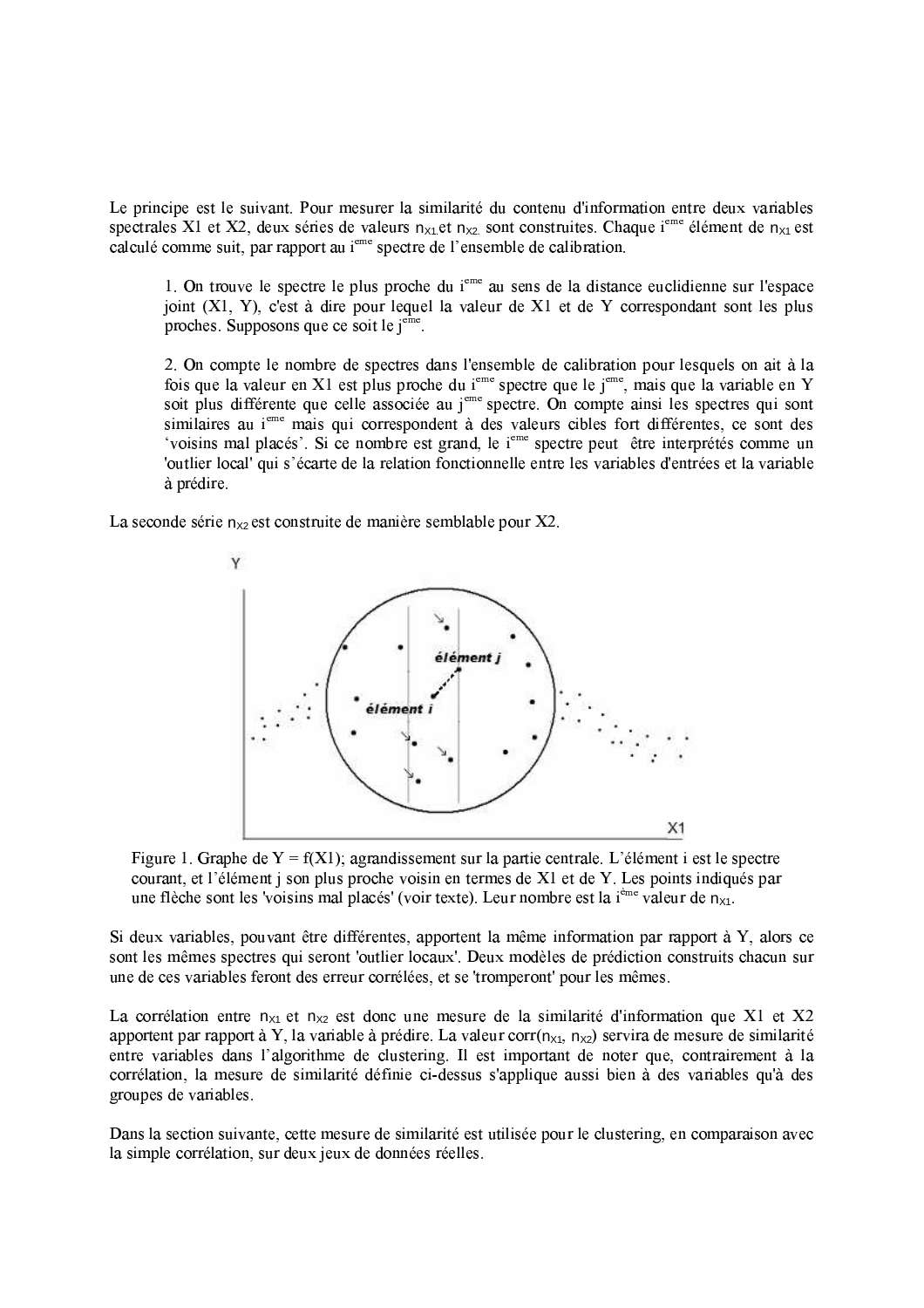#### $\overline{4}$ . Expériences

Le jeu de données Wine <sup>1</sup>consiste en 124 spectres (dont 3 outliers éliminés et 30 spectres réservés pour l'ensemble de test) proche infra-rouge d'échantillons de vin pour lesquels la concentration en alcool doit être prédite. Pour le jeu de données Tecator<sup>2</sup>, le problème consiste à prédire le taux de graisse dans des échantillons de viande, à partir de leurs spectres mesures en NIR, entre 850 et 1050 nm. Au total, 215 spectres sont disponibles; les 150 premiers sont choisis comme base d'apprentissage, le reste étant réservé pour le test.

Pour chaque jeu de données, un clustering a été effectué d'une part sans utiliser l'information de la variable à prédire et d'autre part en suivant l'approche proposée dans ce papier. Un modèle PLS est alors construit sur les clusters obtenus. Le nombre de clusters est choisi selon un critère AIC et le nombre de composantes dans le modèle PLS par 4-fold cross-validation. A titre de comparaison, les résultats obtenus par un modèle PLS sur l'ensemble des variables spectrales (sans clustering), sont également fournis.

Les résultats (erreurs normalisées NMSE sur l'ensemble de test) sont repris dans le Tableau 1, ainsi que le nombre de clusters et le nombre de composantes PLS optimaux. Le clustering permet d'améliorer légèrement les performances par rapport au modèle construit sur toutes les variables. Dans le cas de Wine, le clustering tenant compte de la variable Y est nettement meilleur que celui obtenu sans tenir compte de la variable à prédire. Dans le cas de Tecator, l'avantage en termes d'erreur est moins marqué, mais le modèle PLS optimal est plus simple dans le cas où Y est utilisé pour le clustering (8 clusters plutôt que 17 et 7 composantes PLS plutôt que 10). Dans tous les cas, le clustering permet de réduire la complexité du modèle et permet d'obtenir de meilleurs résultats en prédiction que les modèles construits sur l'ensemble des variables d'origine; de plus, la prise en compte de la variable à prédire dans l'étape de clustering permet de réduire la complexité (donc augmenter l'interprétabilité) du modèle, tout en accroissant les performances de prédiction.

|         | <b>PLSR</b>         | <b>PLSR</b>         | <b>PLSR</b>         |
|---------|---------------------|---------------------|---------------------|
|         | (spectres complets) | (clustering sans Y) | (clustering avec Y) |
| Wine    | 0.00578             | 0.0111              | 0.00546             |
|         | 256 variables       | 19 clusters         | 33 clusters         |
|         | 10 facteurs         | 11 facteurs         | 10 facteurs         |
| Tecator | 0.02658             | 0.02574             | 0.02550             |
|         | 100 variables       | 17 clusters         | 8 clusters          |
|         | 10 facteurs         | 10 facteurs         | 7 facteurs          |

Tableau 1. Récapitulatif des résultats. Le clustering permet de réduire la complexité du modèle et permet d'obtenir de meilleurs résultats en prédiction que les modèles construits sur l'ensemble des variables d'origine.

<sup>&</sup>lt;sup>1</sup> Wine alcool NIR Dataset fourni par le Prof. Marc Meurens, Université catholique de Louvain, BNUT unit, meurens@bnut.ucl.ac.be. Les données sont accessibles via http://www.ucl.ac.be/mlg/.

 $2$  Tecator meat sample dataset. Accessible sur statlib : http:// lib.stat.cmu.edu/datasets/tecator.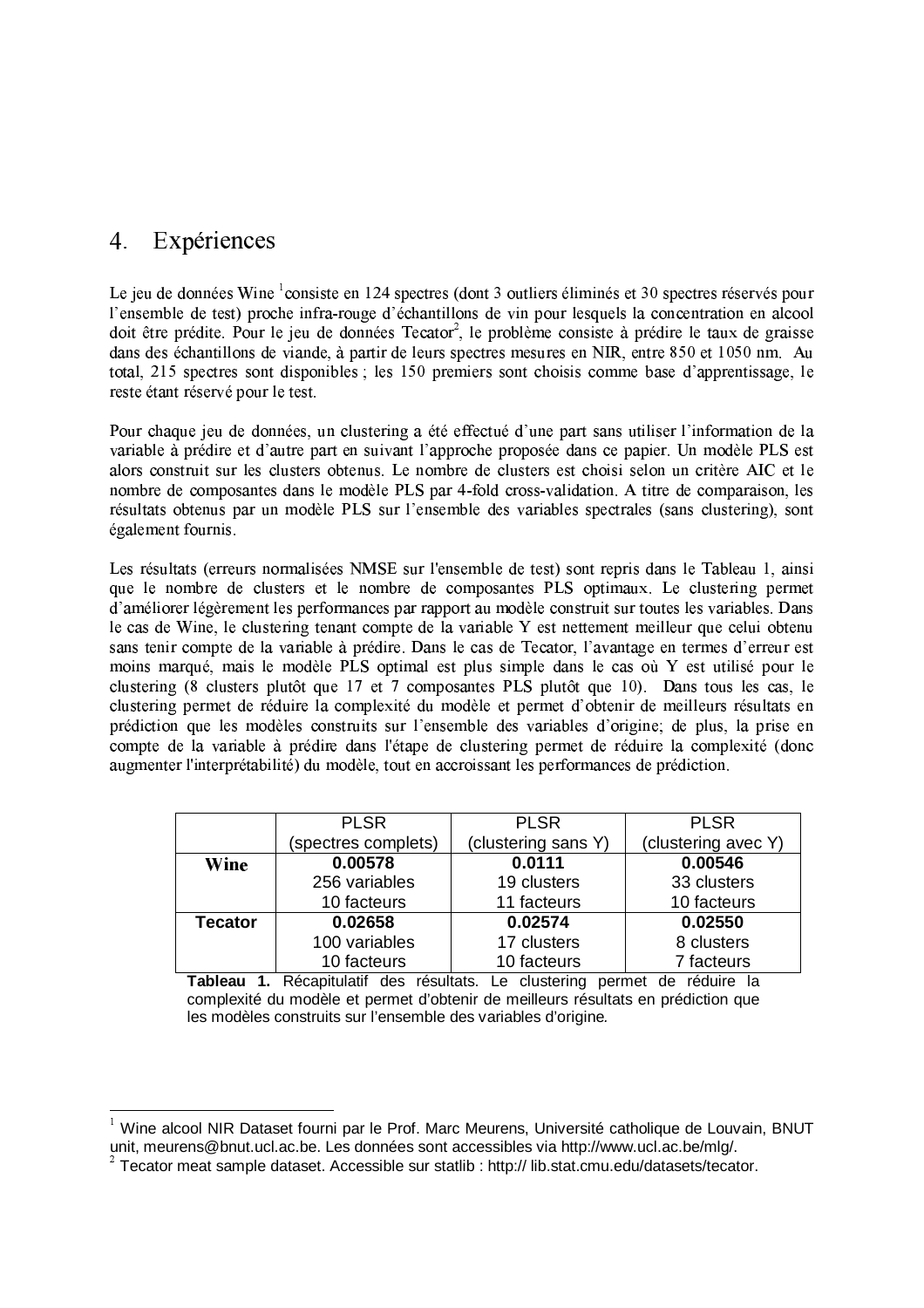

Figure 2. Clustering obtenu sur Tecator. Le premier cluster est représenté par un arrière plan clair, le second, un arrière plan foncé, le troisième de nouveau sur un arrière plan clair, etc.



Figure 3. Clustering obtenu sur Wine. Le premier cluster est représenté par un arrière plan clair, le second, un arrière plan foncé, etc.

#### Conclusions  $5<sub>1</sub>$

Le clustering de variables permet de regrouper en groupes homogènes les variables spectrales ayant le même contenu d'information. Outre l'information que cela peut apporter quant à l'identification des fréquences ou longueurs d'ondes d'intérêt pour l'application, le clustering permet de réduire le nombre de variables et par conséquent de construire des modèles plus simples, ayant pourtant des performances de prédiction similaires voire meilleures.